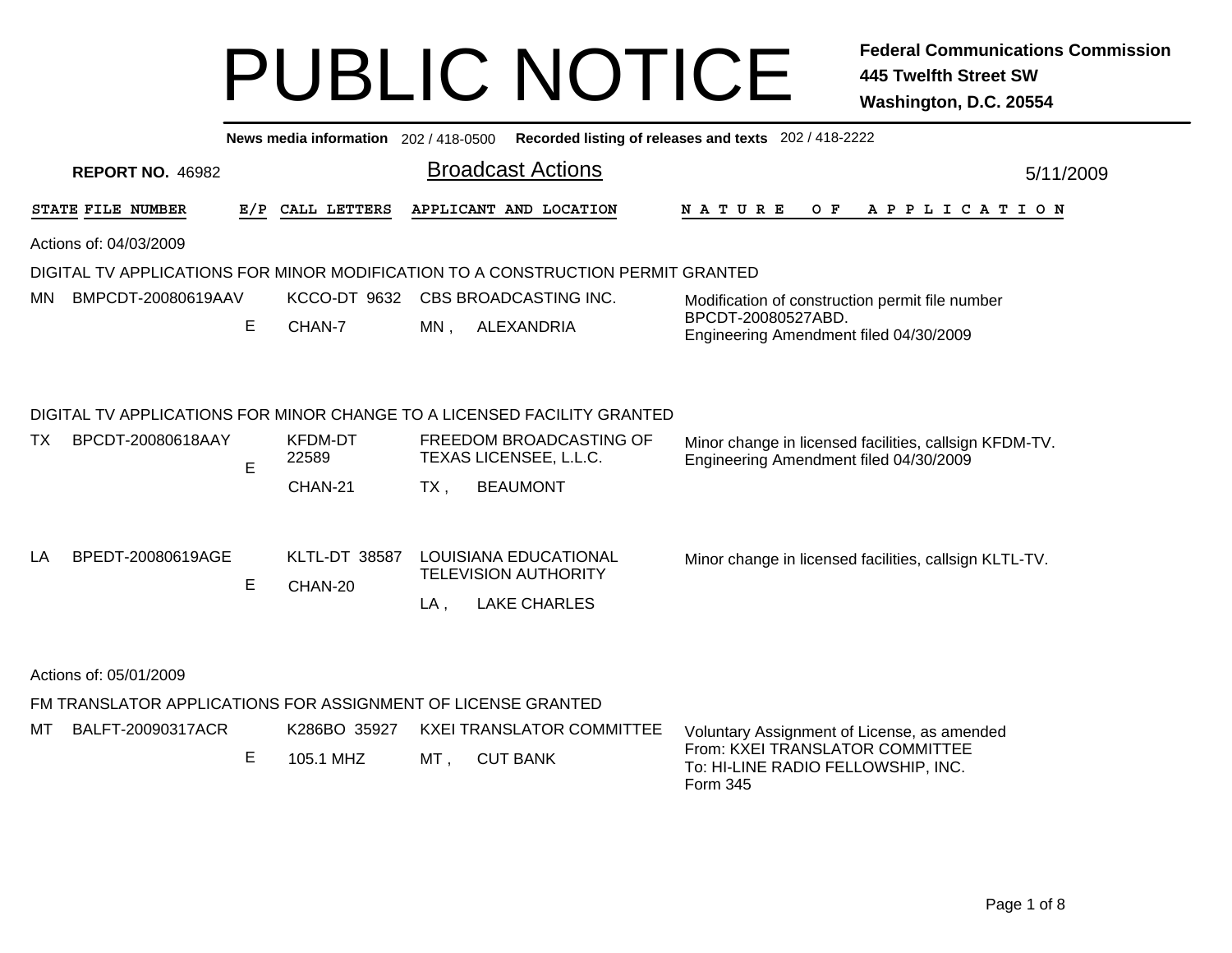|                          |     | News media information 202 / 418-0500 |                                                                                                    | Recorded listing of releases and texts 202 / 418-2222                                           |  |
|--------------------------|-----|---------------------------------------|----------------------------------------------------------------------------------------------------|-------------------------------------------------------------------------------------------------|--|
| <b>REPORT NO. 46982</b>  |     |                                       | <b>Broadcast Actions</b>                                                                           | 5/11/2009                                                                                       |  |
| <b>STATE FILE NUMBER</b> | E/P | CALL LETTERS                          | APPLICANT AND LOCATION                                                                             | NATURE<br>O F<br>A P P L I C A T I O N                                                          |  |
| Actions of: 05/06/2009   |     |                                       |                                                                                                    |                                                                                                 |  |
|                          |     |                                       | FM TRANSLATOR APPLICATIONS FOR MINOR CHANGE TO A LICENSED FACILITY DISMISSED                       |                                                                                                 |  |
| BPFT-20090310ABA<br>UT   | Е   | <b>K252EH</b><br>155025<br>99.9 MHZ   | PHASOR PHYSICS, INC.<br><b>PARK CITY</b><br>UT,                                                    | Minor change in licensed facilities, callsign K252EH.<br>Engineering Amendment filed 03/25/2009 |  |
| HI<br>BPFT-20090409AGM   | Е   | K220HM 92797<br>91.7 MHZ              | CALVARY CHAPEL OF TWIN<br>FALLS, INC.<br>$Hl$ ,<br><b>KALAOA</b>                                   | Minor change in licensed facilities, callsign K220HM.                                           |  |
|                          |     |                                       | DIGITAL TV APPLICATIONS FOR MINOR MODIFICATION TO A CONSTRUCTION PERMIT GRANTED                    |                                                                                                 |  |
| MI<br>BMPEDT-20080617ABS | Е   | WCMW-DT<br>9913<br>CHAN-21            | <b>CENTRAL MICHIGAN</b><br><b>UNIVERSITY</b><br>$MI$ ,<br><b>MANISTEE</b>                          | Modification of construction permit file number<br>BPEDT-20080222ABG.                           |  |
| ТX<br>BMPEDT-20081112ACW | Е   | KLRN-DT 749<br>CHAN-9                 | <b>ALAMO PUBLIC</b><br><b>TELECOMMUNICATIONS</b><br><b>COUNCIL</b><br>$TX$ ,<br><b>SAN ANTONIO</b> | Modification of construction permit file number<br>BPEDT-20080306ABB.                           |  |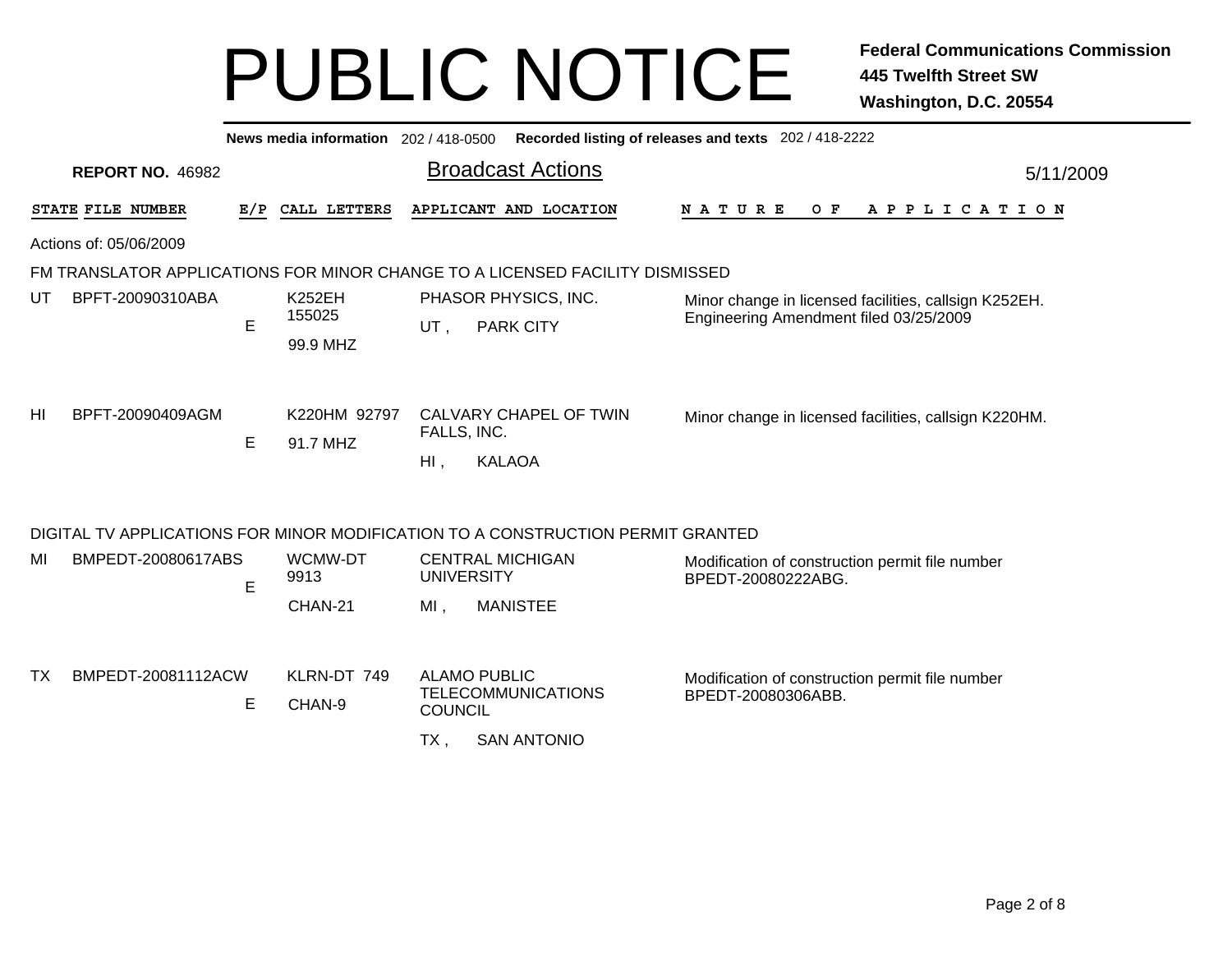|                                                      |     | News media information 202 / 418-0500 |                                  |                                                                                 | Recorded listing of releases and texts 202 / 418-2222                 |           |  |  |
|------------------------------------------------------|-----|---------------------------------------|----------------------------------|---------------------------------------------------------------------------------|-----------------------------------------------------------------------|-----------|--|--|
| <b>REPORT NO. 46982</b>                              |     |                                       |                                  | <b>Broadcast Actions</b>                                                        |                                                                       | 5/11/2009 |  |  |
| STATE FILE NUMBER                                    | E/P | CALL LETTERS                          |                                  | APPLICANT AND LOCATION                                                          | $O$ $F$<br>A P P L I C A T I O N<br>N A T U R E                       |           |  |  |
| Actions of: 05/06/2009                               |     |                                       |                                  |                                                                                 |                                                                       |           |  |  |
|                                                      |     |                                       |                                  | DIGITAL TV APPLICATIONS FOR MINOR MODIFICATION TO A CONSTRUCTION PERMIT GRANTED |                                                                       |           |  |  |
| BMPCDT-20090505ABO<br>NC.                            | E   | WAXN-DT<br>12793<br>CHAN-50           | NC,                              | WSOC TELEVISION, INC.<br><b>KANNAPOLIS</b>                                      | Modification of construction permit file number<br>BPCDT-20090330ADV. |           |  |  |
|                                                      |     |                                       |                                  | DIGITAL TV APPLICATIONS FOR MINOR CHANGE TO A LICENSED FACILITY GRANTED         |                                                                       |           |  |  |
| BPCDT-20080619AKJ<br>WI                              | E   | WIWB-DT<br>73042                      |                                  | ACME TELEVISION LICENSES OF<br>WISCONSIN, LLC                                   | Minor change in licensed facilities, callsign WIWB.                   |           |  |  |
|                                                      |     | CHAN-21                               | WI,                              | <b>SURING</b>                                                                   |                                                                       |           |  |  |
| BPCDT-20090505AAI<br>MI                              | E   | WFQX-DT<br>25396<br>CHAN-32           | $MI$ ,                           | CADILLAC TELECASTING CO.<br><b>CADILLAC</b>                                     | Minor change in licensed facilities, callsign WFQX-TV.                |           |  |  |
| FM STATION APPLICATIONS FOR LICENSE TO COVER GRANTED |     |                                       |                                  |                                                                                 |                                                                       |           |  |  |
| BLH-20071003AAA<br>WY.                               |     | KDAD 164286                           | WHITE PARK BROADCASTING,<br>INC. |                                                                                 | License to cover.                                                     |           |  |  |
|                                                      | E   | 92.5 MHZ                              |                                  |                                                                                 | Engineering Amendment filed 10/31/2007                                |           |  |  |
|                                                      |     |                                       | WY,                              | <b>DOUGLAS</b>                                                                  |                                                                       |           |  |  |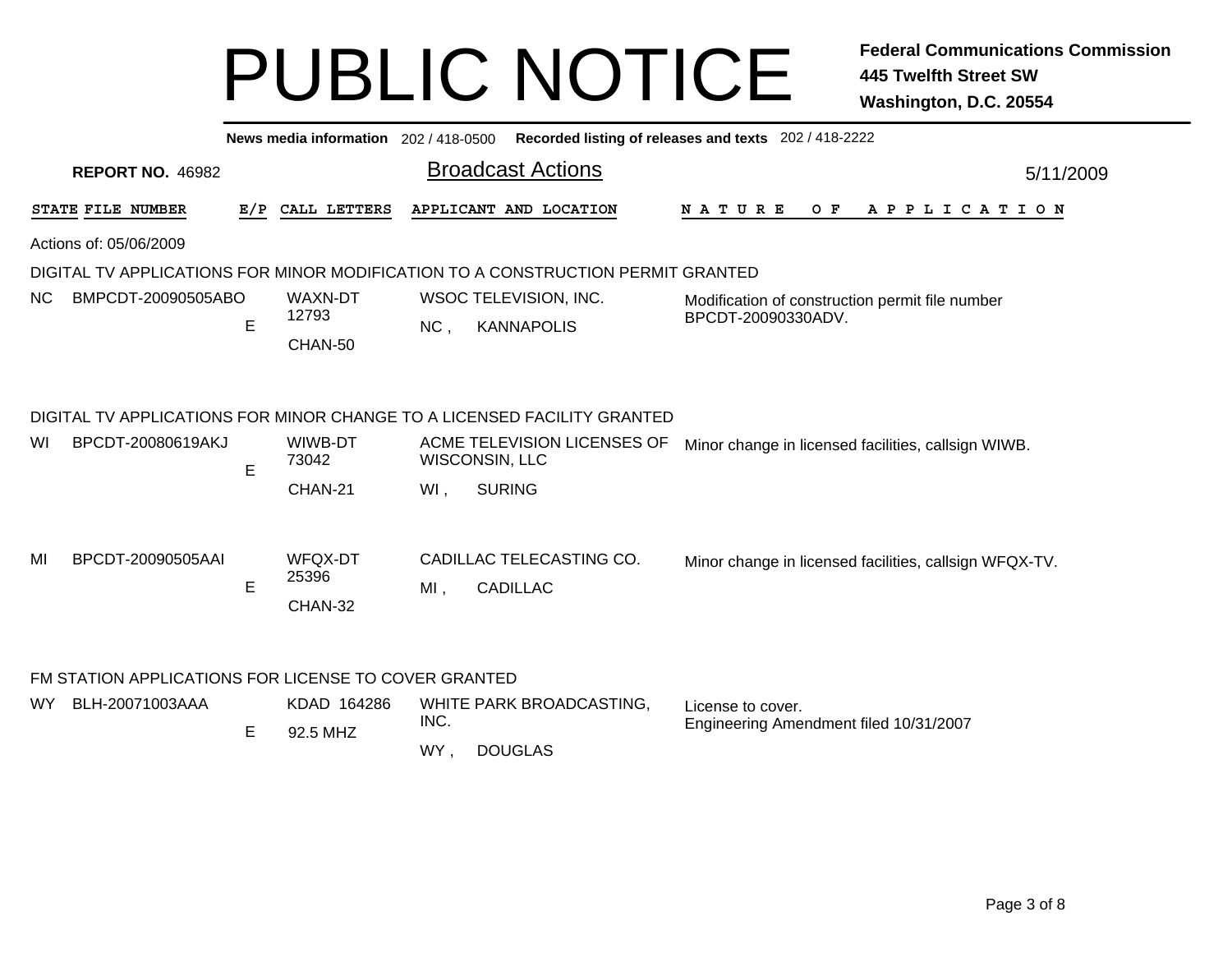|     |                                                                  |   |                         |                                                     | News media information 202 / 418-0500 Recorded listing of releases and texts 202 / 418-2222 |  |                    |  |  |  |  |     |  |  |  |  |                       |           |
|-----|------------------------------------------------------------------|---|-------------------------|-----------------------------------------------------|---------------------------------------------------------------------------------------------|--|--------------------|--|--|--|--|-----|--|--|--|--|-----------------------|-----------|
|     | <b>REPORT NO. 46982</b>                                          |   |                         |                                                     | <b>Broadcast Actions</b>                                                                    |  |                    |  |  |  |  |     |  |  |  |  |                       | 5/11/2009 |
|     | STATE FILE NUMBER                                                |   | E/P CALL LETTERS        |                                                     | APPLICANT AND LOCATION                                                                      |  | <b>NATURE</b>      |  |  |  |  | O F |  |  |  |  | A P P L I C A T I O N |           |
|     | Actions of: 05/06/2009                                           |   |                         |                                                     |                                                                                             |  |                    |  |  |  |  |     |  |  |  |  |                       |           |
|     | FM STATION APPLICATIONS FOR LICENSE TO COVER GRANTED             |   |                         |                                                     |                                                                                             |  |                    |  |  |  |  |     |  |  |  |  |                       |           |
| TX  | BLH-20090427ABF                                                  |   | KHKZ 36166<br>106.3 MHZ | <b>CLEAR CHANNEL</b><br>BROADCASTING LICENSES, INC. |                                                                                             |  | License to cover.  |  |  |  |  |     |  |  |  |  |                       |           |
|     |                                                                  | E |                         | $TX$ ,                                              | <b>SAN BENITO</b>                                                                           |  |                    |  |  |  |  |     |  |  |  |  |                       |           |
|     | FM STATION APPLICATIONS FOR MODIFICATION OF LICENSE GRANTED      |   |                         |                                                     |                                                                                             |  |                    |  |  |  |  |     |  |  |  |  |                       |           |
| AS  | BMLH-20080325AIC                                                 | E | WVUV-FM<br>164297       | <b>SHANNON J. CUMMINGS</b><br><b>FAGAITUA</b>       |                                                                                             |  | License to modify. |  |  |  |  |     |  |  |  |  |                       |           |
|     |                                                                  |   | 103.1 MHZ               | AS,                                                 |                                                                                             |  |                    |  |  |  |  |     |  |  |  |  |                       |           |
| MS  | BMLED-20090505ABV                                                |   | <b>WLVZ 63847</b>       | <b>EDUCATIONAL MEDIA</b>                            |                                                                                             |  | License to modify. |  |  |  |  |     |  |  |  |  |                       |           |
|     |                                                                  | E | 107.1 MHZ               |                                                     | <b>FOUNDATION</b>                                                                           |  |                    |  |  |  |  |     |  |  |  |  |                       |           |
|     |                                                                  |   |                         | $MS$ ,                                              | <b>COLLINS</b>                                                                              |  |                    |  |  |  |  |     |  |  |  |  |                       |           |
|     | FM STATION APPLICATIONS FOR ORIGINAL CONSTRUCTION PERMIT GRANTED |   |                         |                                                     |                                                                                             |  |                    |  |  |  |  |     |  |  |  |  |                       |           |
| OH. | BNPED-20071012AXK                                                |   | NEW 174814              |                                                     | LINDA JEROME FOUNDATION                                                                     |  | CP New Station.    |  |  |  |  |     |  |  |  |  |                       |           |
|     |                                                                  | Е | 88.9 MHZ                | OH.                                                 | <b>KENTON</b>                                                                               |  |                    |  |  |  |  |     |  |  |  |  |                       |           |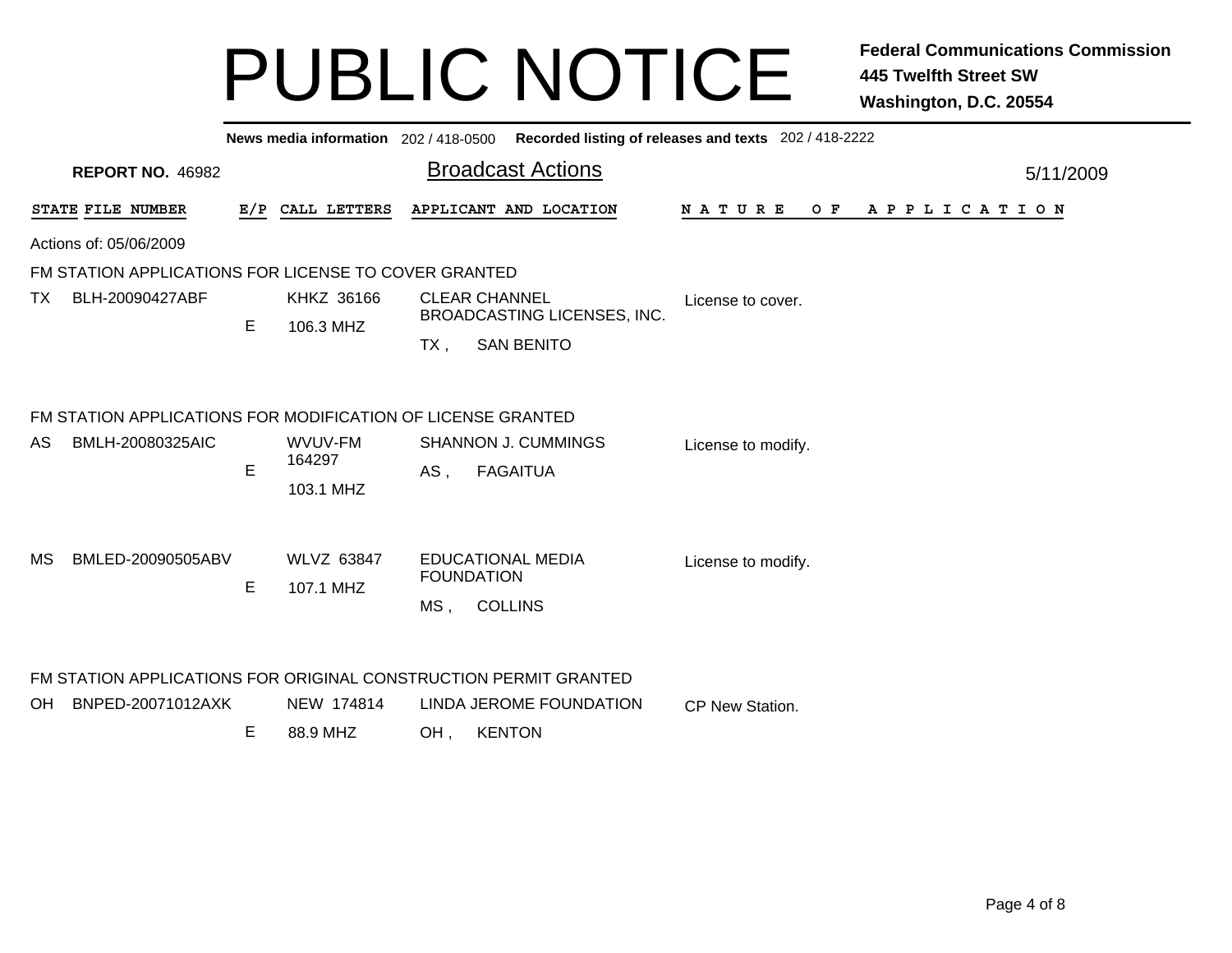|                                                         |     | News media information 202/418-0500 | Recorded listing of releases and texts 202 / 418-2222                                                                                                                                                                                     |  |  |  |  |  |  |  |  |
|---------------------------------------------------------|-----|-------------------------------------|-------------------------------------------------------------------------------------------------------------------------------------------------------------------------------------------------------------------------------------------|--|--|--|--|--|--|--|--|
| <b>REPORT NO. 46982</b>                                 |     |                                     | <b>Broadcast Actions</b><br>5/11/2009                                                                                                                                                                                                     |  |  |  |  |  |  |  |  |
| STATE FILE NUMBER                                       | E/P | CALL LETTERS                        | APPLICANT AND LOCATION<br>N A T U R E<br>O F<br>A P P L I C A T I O N                                                                                                                                                                     |  |  |  |  |  |  |  |  |
| Actions of: 05/06/2009                                  |     |                                     |                                                                                                                                                                                                                                           |  |  |  |  |  |  |  |  |
|                                                         |     |                                     | FM STATION APPLICATIONS FOR MINOR CHANGE TO A LICENSED FACILITY GRANTED                                                                                                                                                                   |  |  |  |  |  |  |  |  |
| BPH-20080724AAL<br>OH.                                  | E   | <b>WVMX 54556</b><br>107.9 MHZ      | FRANKLIN COMMUNICATIONS,<br>Minor change in licensed facilities.<br>INC.                                                                                                                                                                  |  |  |  |  |  |  |  |  |
|                                                         |     |                                     | OH,<br>WESTERVILLE                                                                                                                                                                                                                        |  |  |  |  |  |  |  |  |
| BXLH-20071212AAG<br>WY.                                 | Е   | KDAD 164286<br>92.5 MHZ             | FM AUXILIARY TRANSMITTING ANTENNA APPLICATIONS FOR LICENSE TO COVER AUXILIARY PERMIT GRANTED<br>WHITE PARK BROADCASTING,<br>License to cover auxiliary permit.<br>INC.<br>Engineering Amendment filed 02/08/2008<br>WY,<br><b>DOUGLAS</b> |  |  |  |  |  |  |  |  |
| FM TRANSLATOR APPLICATIONS FOR LICENSE TO COVER GRANTED |     |                                     |                                                                                                                                                                                                                                           |  |  |  |  |  |  |  |  |
| BLFT-20090505AAC<br>IL                                  | E   | <b>W277BE</b><br>149362             | KASKASKIA BROADCASTING,<br>License to cover.<br>INC.                                                                                                                                                                                      |  |  |  |  |  |  |  |  |
|                                                         |     | 103.3 MHZ                           | <b>CLINTON</b><br>IL,                                                                                                                                                                                                                     |  |  |  |  |  |  |  |  |
| BLFT-20090505AAF<br>NH.                                 | Е   | <b>W256BJ</b><br>140905<br>99.1 MHZ | <b>SAGA COMMUNICATIONS OF</b><br>License to cover.<br>NEW ENGLAND, INC.<br><b>KEENE</b><br>NH.                                                                                                                                            |  |  |  |  |  |  |  |  |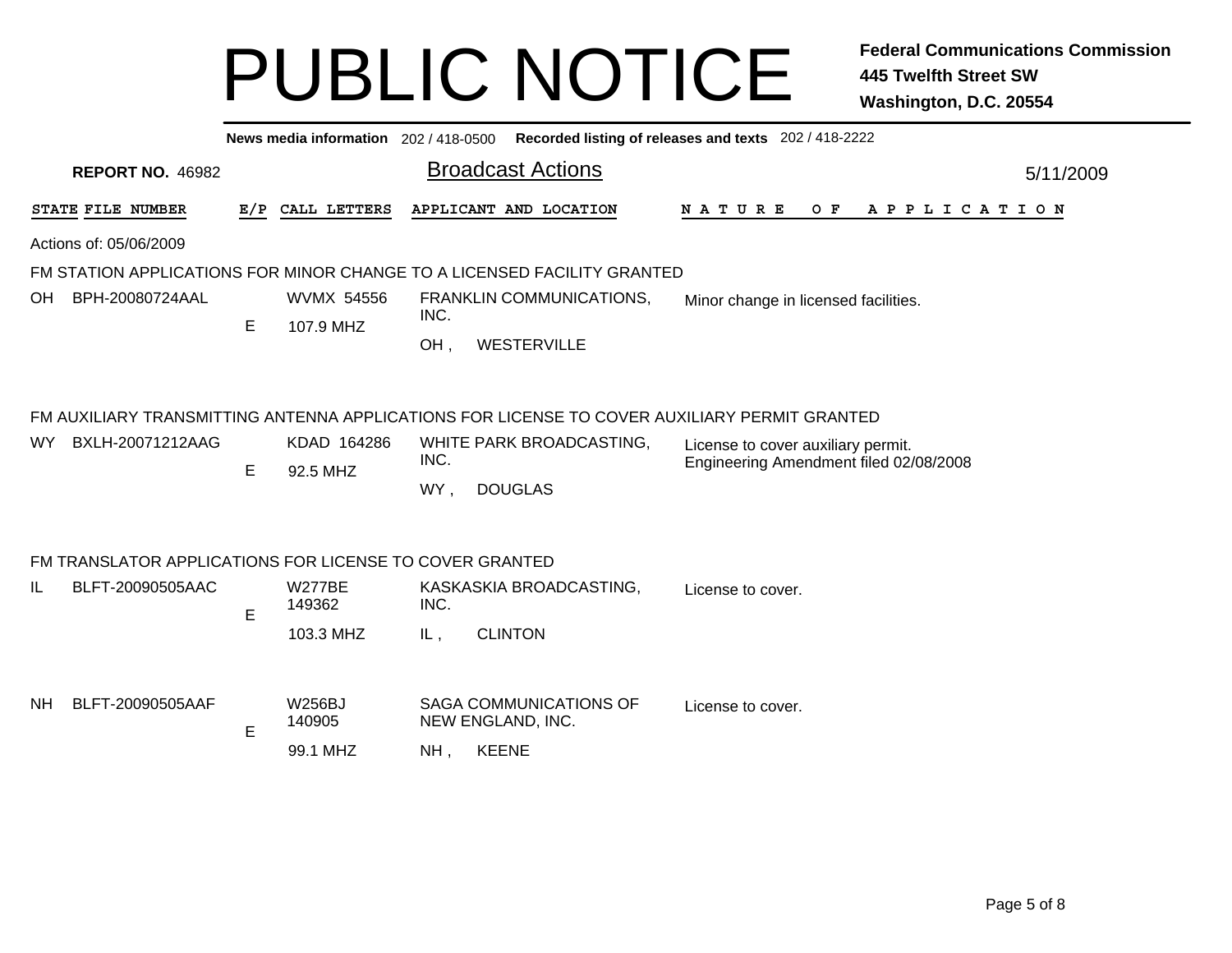|    |                                                         |     | News media information 202 / 418-0500 |                             |                                                                                                                       | Recorded listing of releases and texts 202 / 418-2222 |           |
|----|---------------------------------------------------------|-----|---------------------------------------|-----------------------------|-----------------------------------------------------------------------------------------------------------------------|-------------------------------------------------------|-----------|
|    | <b>REPORT NO. 46982</b>                                 |     |                                       |                             | <b>Broadcast Actions</b>                                                                                              |                                                       | 5/11/2009 |
|    | STATE FILE NUMBER                                       | E/P | CALL LETTERS                          |                             | APPLICANT AND LOCATION                                                                                                | N A T U R E<br>O F<br>A P P L I C A T I O N           |           |
|    | Actions of: 05/06/2009                                  |     |                                       |                             |                                                                                                                       |                                                       |           |
|    | FM TRANSLATOR APPLICATIONS FOR LICENSE TO COVER GRANTED |     |                                       |                             |                                                                                                                       |                                                       |           |
| AK | BLFT-20090505AAZ                                        | Е   | 92.1 MHZ                              | INC.                        | K221EP 141875 RAVEN RADIO FOUNDATION,                                                                                 | License to cover.                                     |           |
|    |                                                         |     |                                       | AK,                         | <b>ELFIN COVE</b>                                                                                                     |                                                       |           |
| МN | BPFT-20090227AAY                                        | E   | <b>K264AR</b><br>141704<br>100.7 MHZ  | MN,                         | FM TRANSLATOR APPLICATIONS FOR MINOR CHANGE TO A LICENSED FACILITY GRANTED<br>MINNESOTA PUBLIC RADIO<br><b>ROSEAU</b> | Minor change in licensed facilities, callsign K264AR. |           |
| ΙA | BPFT-20090408AAC                                        | E   | <b>K217FU</b><br>148558<br>91.3 MHZ   | <b>FELLOWSHIP</b><br>$IA$ , | <b>HORIZON CHRISTIAN</b><br><b>IOWA FALLS</b>                                                                         | Minor change in licensed facilities, callsign K214EJ. |           |
| OK | BPFT-20090429AAI                                        | Е   | K261DR 14455<br>100.1 MHZ             | OK,                         | THE LOVE STATION, INC.<br>ENID, ETC.                                                                                  | Minor change in licensed facilities, callsign K262BI. |           |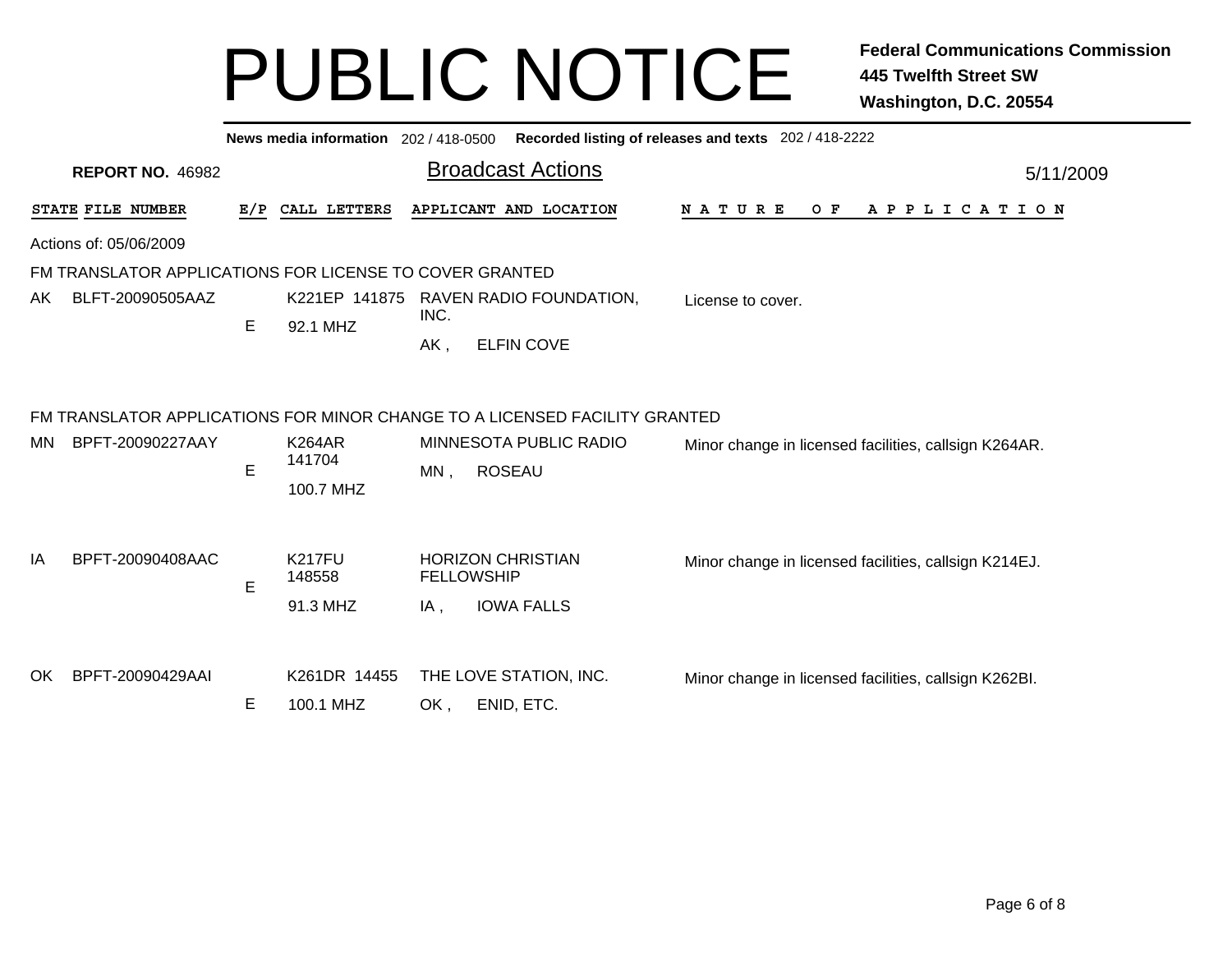|                        |                                                                            |             | News media information 202 / 418-0500 |             |                                                      | Recorded listing of releases and texts 202 / 418-2222                                           |           |  |  |  |  |
|------------------------|----------------------------------------------------------------------------|-------------|---------------------------------------|-------------|------------------------------------------------------|-------------------------------------------------------------------------------------------------|-----------|--|--|--|--|
|                        | <b>REPORT NO. 46982</b>                                                    |             |                                       |             | <b>Broadcast Actions</b>                             |                                                                                                 | 5/11/2009 |  |  |  |  |
|                        | STATE FILE NUMBER                                                          | E/P         | CALL LETTERS                          |             | APPLICANT AND LOCATION                               | N A T U R E<br>O F<br>APPLICATION                                                               |           |  |  |  |  |
| Actions of: 05/06/2009 |                                                                            |             |                                       |             |                                                      |                                                                                                 |           |  |  |  |  |
|                        | FM TRANSLATOR APPLICATIONS FOR MINOR CHANGE TO A LICENSED FACILITY GRANTED |             |                                       |             |                                                      |                                                                                                 |           |  |  |  |  |
| ΤN                     | BPFT-20090430AAZ                                                           | E           | <b>W239BM</b><br>139937<br>95.7 MHZ   | $TN$ ,      | WAY-FM MEDIA GROUP, INC.<br><b>WOODBURY</b>          | Minor change in licensed facilities, callsign W236BE.                                           |           |  |  |  |  |
| <b>TN</b>              | BPFT-20090430ABD                                                           | $\mathsf E$ | <b>W245BP</b><br>140645<br>96.9 MHZ   | TN,         | WAY-FM MEDIA GROUP, INC.<br><b>MCMINNVILLE</b>       | Minor change in licensed facilities, callsign W244BX.                                           |           |  |  |  |  |
| <b>NY</b>              | BPFT-20090504AAO                                                           | E           | W251AK 86708<br>98.1 MHZ              | INC.<br>NY, | PATHWAY COMMUNITY RADIO,<br>NEDROW/LAFAYETTE         | Minor change in licensed facilities, callsign W251AK.<br>Engineering Amendment filed 05/04/2009 |           |  |  |  |  |
| ID                     | BPFT-20090504ABP                                                           | Е           | K275BL 152298<br>102.9 MHZ            | ID,         | RADIO ASSIST MINISTRY, INC.<br><b>AMERICAN FALLS</b> | Minor change in licensed facilities, callsign K278BM.                                           |           |  |  |  |  |
| <b>NC</b>              | BPFT-20090504AHP                                                           | E           | W267AD 30442<br>101.3 MHZ             | NC,         | <b>TUGART PROPERTIES, LLC</b><br><b>BRYSON CITY</b>  | Minor change in licensed facilities, callsign W267AD.                                           |           |  |  |  |  |